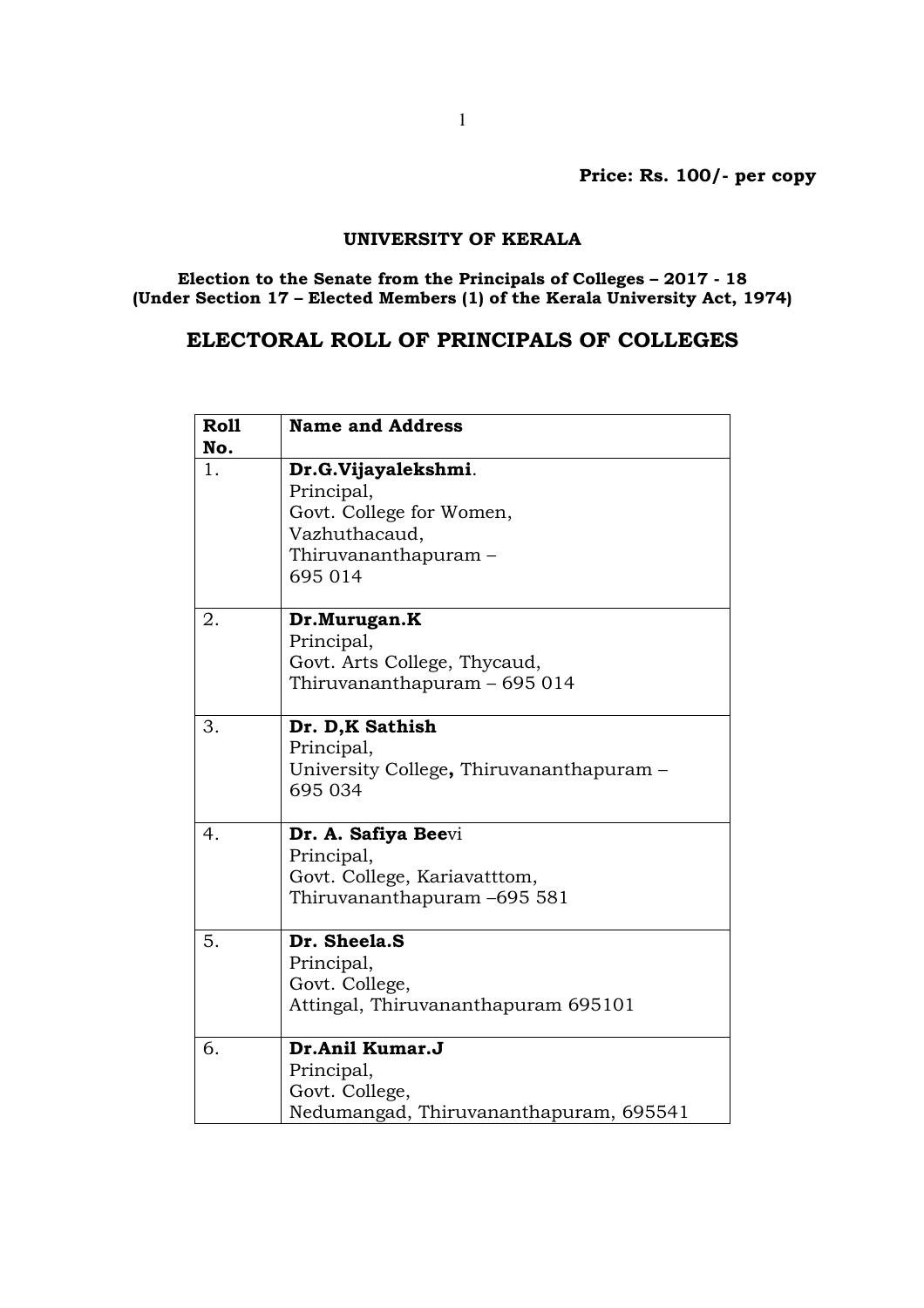| 7.  | Dr. S.A Shajahan                                                 |
|-----|------------------------------------------------------------------|
|     | Principal,                                                       |
|     | K N.M. Govt Arts & Science College,                              |
|     | Kanjiramkulam – 695 524                                          |
|     |                                                                  |
| 8.  | Dr.Chandini Sam S.P                                              |
|     | Principal,                                                       |
|     | Malayinkeezhu Madhava Kavi Smaraka Govt. Arts                    |
|     | and Science College, Malayinkeezhu,<br>Thiruvananthapuram-695571 |
|     |                                                                  |
| 9.  | Lekha Ganesh                                                     |
|     | Principal                                                        |
|     | Govt. Arts and Science College, Kulathoor,                       |
|     | Neyyattinkara, Thiruvananthapuram- 695506                        |
| 10. | Dr.G.S Thara                                                     |
|     | Principal,                                                       |
|     | Baby John Memorial Govt. College, Chavara,                       |
|     | Kollam, 691583                                                   |
|     |                                                                  |
| 11. | Dr. Mini. N Rajan                                                |
|     | Principal,                                                       |
|     | Government Arts & Science College, Ambalapuzha,                  |
|     | Alappuzha, 688561                                                |
| 12. | <b>Prof. Tensing Joseph</b>                                      |
|     | Principal,                                                       |
|     | College of Fine Arts,                                            |
|     | Thiruvananthapuram -695 034                                      |
|     |                                                                  |
| 13. | A.S Sajith                                                       |
|     | Principal,                                                       |
|     | Raja Ravi Varma College of Fine Arts,                            |
|     | Mavelikara - 690 101                                             |
|     |                                                                  |
| 14. | Dr.G.Kishore                                                     |
|     | Principal,                                                       |
|     | Lakshmi Bai National College of Physical                         |
|     | Education, Kariavattom,                                          |
|     | Thiruvananthapuram – 695 581                                     |
| 15. | Dr.R Bijukumar                                                   |
|     | Principal,                                                       |
|     | Govt. Law College,                                               |
|     | Barton Hill, Vanchiyoor P.O,                                     |
|     | Thiruvananthapuram -33                                           |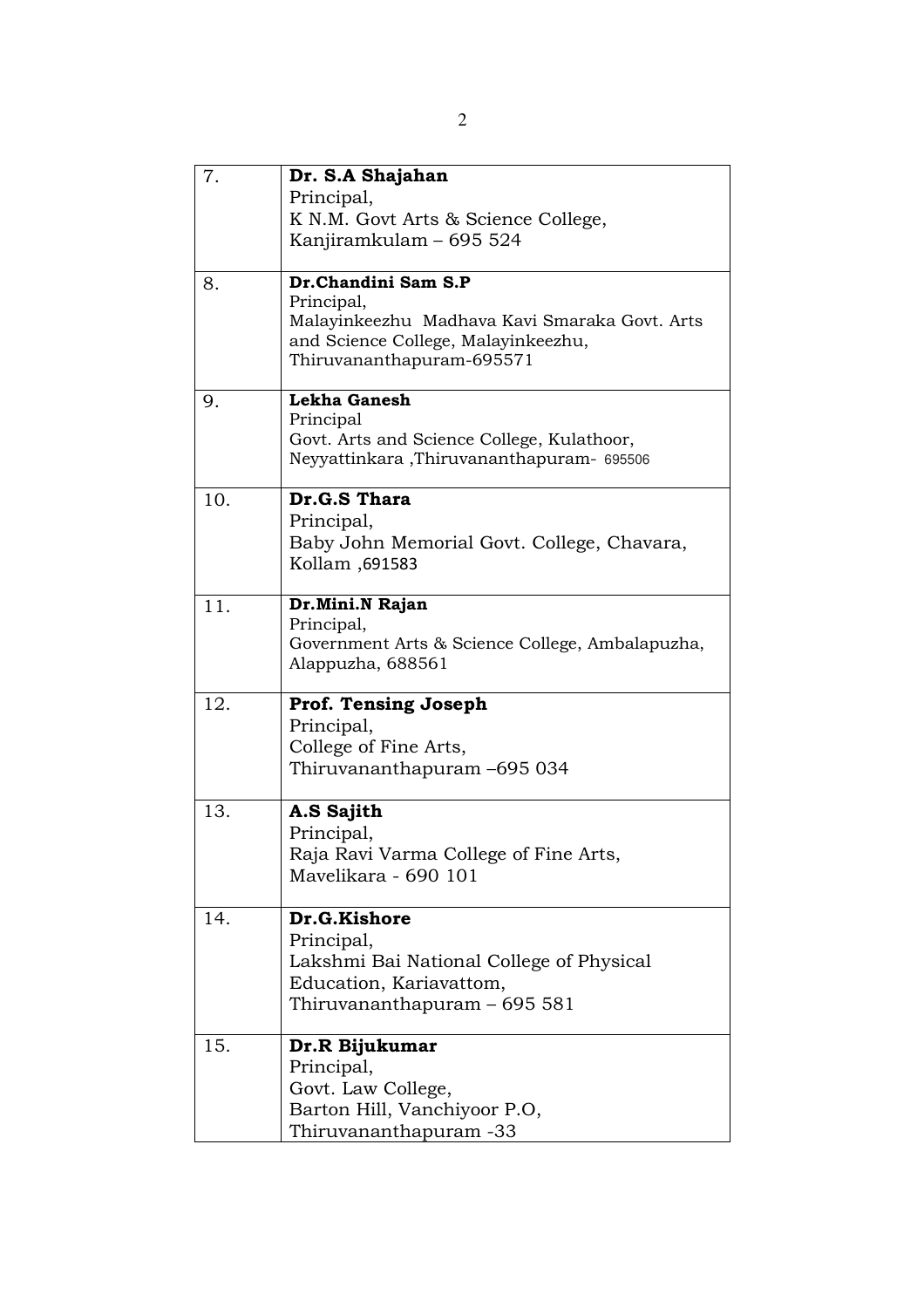| 16. | Dr.B.H Helen Joy                                   |
|-----|----------------------------------------------------|
|     | Principal,                                         |
|     | Govt. College of Teacher Education, Thycaud,       |
|     | Thiruvananthapuram - 695 014                       |
|     |                                                    |
| 17. | Dr. L. THULASEEDHARAN                              |
|     | Principal,                                         |
|     | S.N.College,                                       |
|     | Chempazhanthi - 695 587                            |
| 18. | Dr. Sherly P.Anand                                 |
|     | Principal,                                         |
|     | SN College for Women,                              |
|     | Kollam - 691 001.                                  |
| 19. | Dr. K Anirudhan                                    |
|     | Principal,                                         |
|     | SN College, Kollam - 691 001                       |
|     |                                                    |
| 20. | Fr. James Steephen                                 |
|     | Principal,<br>St. John's College, Anchal - 691306. |
|     |                                                    |
| 21. | Dr.K.B Manoj                                       |
|     | Principal,                                         |
|     | SN College, Cherthala -688582.                     |
| 22. | Dr. V. Mathew                                      |
|     | Principal,                                         |
|     | St.Michael's College, Cherthala - 688539.          |
| 23. | Dr.K.Shiny Sreedhar                                |
|     | Principal,                                         |
|     | SN College,                                        |
|     | Chengannur – $689508$ .                            |
| 24. | Dr.K.Y Benedict                                    |
|     | Principal,                                         |
|     | Mar Theophilus Training College, Bethany Hills,    |
|     | Thiruvananthapuram - 695 015                       |
| 25. | Dr.Sunny Skariah                                   |
|     | Principal,                                         |
|     | Mount Tabor Training College, Pathanapuram -       |
|     | 689 695                                            |